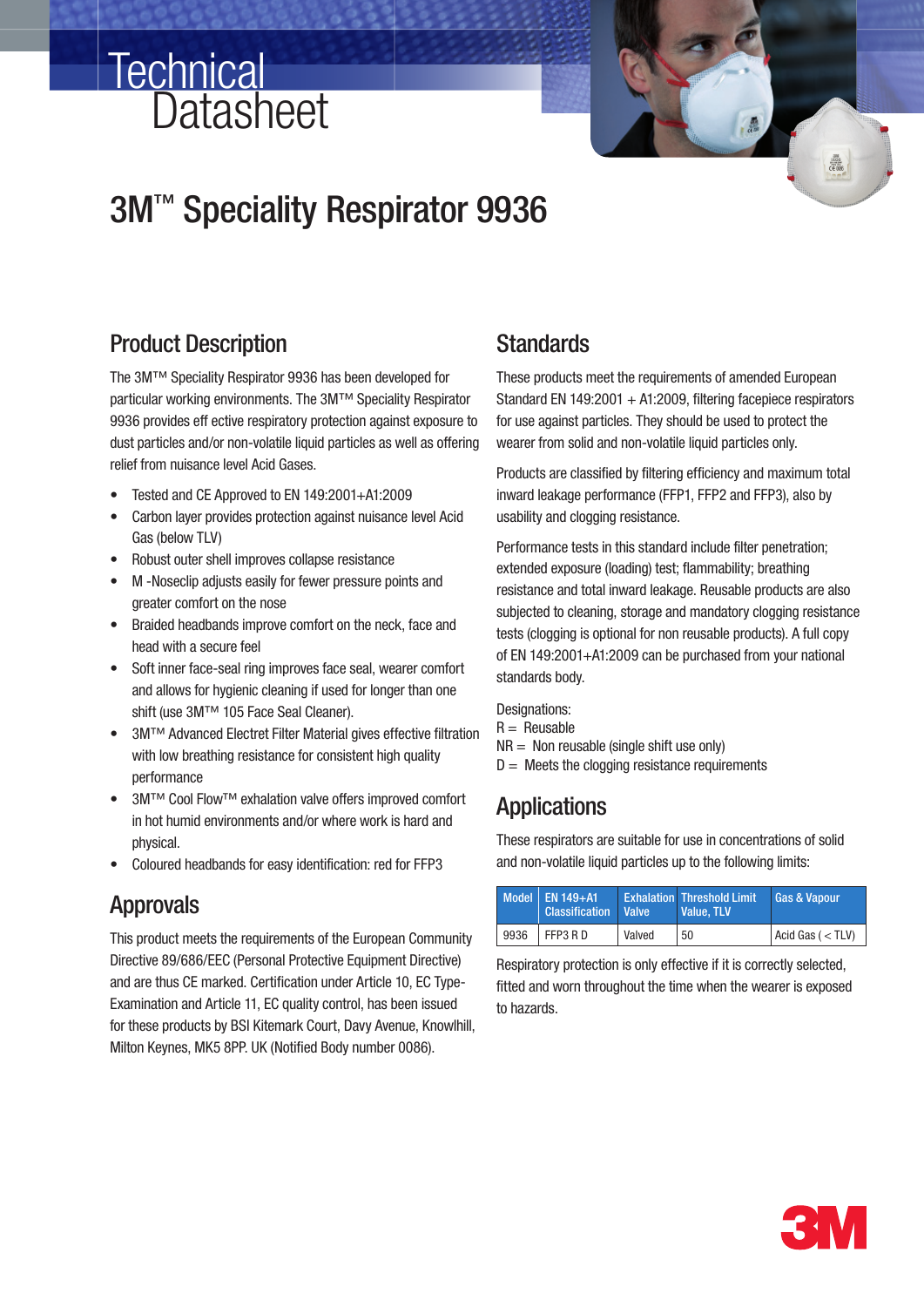| <b>Selection Guide</b>                                             |                                                    | FFP3      | <b>Acid Gas</b> |
|--------------------------------------------------------------------|----------------------------------------------------|-----------|-----------------|
| Painting,                                                          | Solvent-Based - brush / roller applied             |           |                 |
| Varnishing,<br>Spraying,<br>Coating,<br><b>Mixing</b>              | Solvent-Based - spray applied                      | Ask 3M    |                 |
|                                                                    | Water-Based - brush / roller / spray applied       |           |                 |
|                                                                    | <b>Wood Preservatives</b>                          |           |                 |
|                                                                    | <b>Powder Coating</b>                              |           |                 |
| Sanding,<br>Stripping,<br>Grinding,<br>Cutting,<br><b>Drilling</b> | Rust, most Metals, Filler, Concrete, Stone         | $\bullet$ |                 |
|                                                                    | Cement, Wood, Steel,                               | $\bullet$ |                 |
|                                                                    | Paints, Varnish, Anti-rust coating                 | $\bullet$ |                 |
|                                                                    | Stainless Steel, Anti-fouling varnish              | $\bullet$ |                 |
|                                                                    | Resins, Reinforced plastics (carbon / glass fibre) | $\bullet$ |                 |
| Construction /<br>Maintenance                                      | Scabbling, Shot-creting (concrete dust)            | $\bullet$ |                 |
|                                                                    | Plastering, Rendering, Cement mixing               |           |                 |
|                                                                    | <b>Demolition</b>                                  |           |                 |
|                                                                    | Groundwork, Earth moving, Piling, Underpinning     | $\bullet$ |                 |
|                                                                    | Spray foam, Loft Insulation                        | $\bullet$ |                 |
| Metal working /                                                    | <b>Welding, Soldering</b>                          | $\bullet$ |                 |
| <b>Foundries</b>                                                   | Electro-plating                                    | ċ         | $\bullet$       |
|                                                                    | Finishing, Slotting, Drilling, Riveting, Machining | $\bullet$ |                 |
|                                                                    | Oxyacetylene cutting                               | $\bullet$ |                 |
|                                                                    | Molten metal handling, Smelting                    | $\bullet$ |                 |
| Cleaning /                                                         | Disinfection, Cleaning                             |           | $\bullet$       |
| <b>Waste Removal</b>                                               | Waste removal                                      | $\bullet$ |                 |
|                                                                    | Asbestos handling                                  |           |                 |
|                                                                    | Asbestos removal                                   | Ask 3M    |                 |
| Allergens /<br><b>Biohazards</b>                                   | Pollen, Animal dander                              |           |                 |
|                                                                    | Mould / Fungus, Bacteria**, Viruses                | $\bullet$ |                 |
|                                                                    | **Tuberculosis                                     | $\bullet$ |                 |
|                                                                    | Diesel exhaust / Smoke                             | ٠         |                 |
| Agriculture /<br>Forestry                                          | Handling infected animals, Culling                 |           |                 |
|                                                                    | Feeding livestock, Cleaning sheds / harvesters     | $\bullet$ |                 |
|                                                                    | Straw chopping, Composting, Harvesting             | $\bullet$ |                 |
|                                                                    | Pesticides, Insecticides (crop spraying)           | $\bullet$ |                 |
| Mining/<br>Quarrying                                               | Tunnelling, Drilling, Grinding, Excavation         | $\bullet$ |                 |
|                                                                    | Pumping, Dredging, Washing                         | $\bullet$ |                 |
|                                                                    | <b>Cutting, Sawing</b>                             | $\bullet$ |                 |
|                                                                    | <b>Changing Filters</b>                            | $\bullet$ |                 |
| Other                                                              | Inks, Dyes, Solvents, Chemicals                    | $\bullet$ |                 |
| Industrial<br>Applications                                         | <b>Powdered Additives / Chemicals</b>              | $\bullet$ |                 |
|                                                                    | Pharmaceuticals                                    | $\bullet$ |                 |
|                                                                    | Rubber / Plastics processing                       | $\bullet$ |                 |
|                                                                    | Oil and Gas Extraction / Processing                | $\bullet$ | $\bullet$       |
|                                                                    | Pottery, Ceramics                                  | $\bullet$ |                 |
|                                                                    | Wood / Paper Mills                                 | $\bullet$ |                 |

This selection guide is only an outline designed to focus on products which may be appropriate for typical applications - it should not be used as the only means of selecting a product. Selection of the most appropriate personal protective equipment (PPE) will depend on the particular situation and should be made only by a competent person knowledgeable of the assessed risks, actual working conditions and limitations of PPE. Details regarding performance and limitations are set out on the product packaging and user information. If in doubt, contact a safety professional or 3M.

For respiratory training and advice please contact your local 3M representative.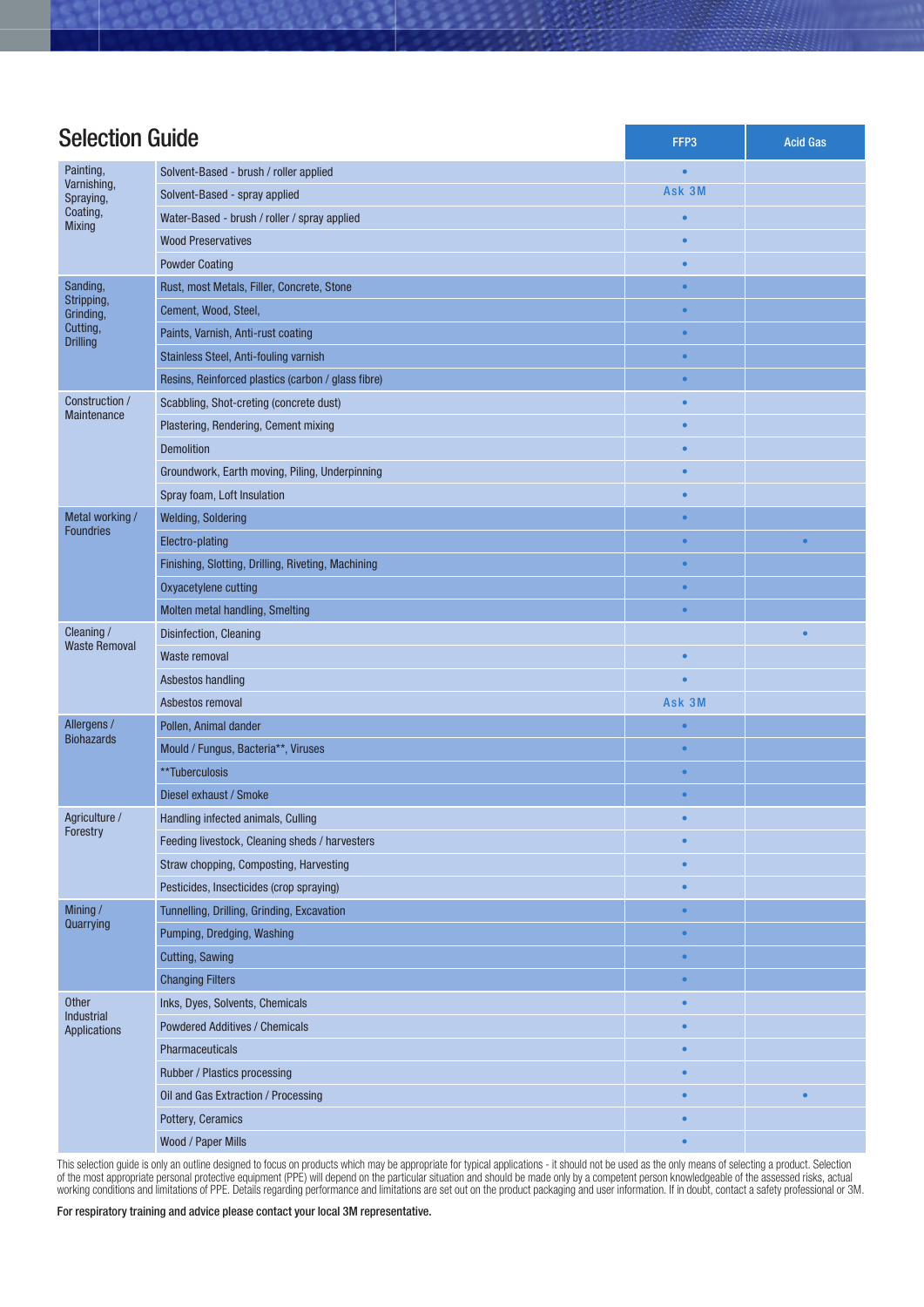# **Materials**

The following materials are used in the production of the 3M™ Speciality Respirator 9936:

| <b>Component</b> | <b>Material</b>                    |  |
|------------------|------------------------------------|--|
| <b>Straps</b>    | <b>Thermoplastic Elastomer</b>     |  |
| <b>Staples</b>   | <b>Steel</b>                       |  |
| <b>Nose Clip</b> | Aluminium                          |  |
| <b>Filter</b>    | Polypropylene / Polyester / Carbon |  |
| Valve            | Polypropylene                      |  |
| Valve diaphragm  | <b>Thermoplastic Elastomer</b>     |  |
| Faceseal         | <b>PVC</b>                         |  |

These products do not contain components made from natural rubber latex.

Maximum mass of products  $= 23g$ 

# Fitting Instructions

See Figure 1.

All respirator components should be inspected for damage prior to each use.

- 1. Cup respirator in one hand with nosepiece at fingertips, allow headbands to hang freely below hand.
- 2. Hold respirator under chin, with nosepiece up.
- 3. Locate the upper strap across the crown of the head and the lower strap below the ears.
- 4. Straps must not be twisted.
- 5. Using both hands, mould noseclip to the shape of the lower part of the nose to ensure a close fit and good seal. Pinching the noseclip using only one hand may result in less effective respirator performance.
- 6. The seal of the respirator on the face should be fit-checked before entering the workplace.

#### Figure 1







# Fit Check

- 1. Cover the front of the respirator with both hands being careful not to disturb the fit of the respirator.
- 2. (a) UNVALVED respirator EXHALE sharply; (b) VALVED respirator - INHALE sharply.
- 3. If air leaks around the nose, re-adjust the noseclip to eliminate leakage. Repeat the above fit check.
- 4. If air leaks at the respirator edges, work the straps back along the sides of the head to eliminate leakage. Repeat the above fit check.

If you CANNOT achieve a proper fit DO NOT enter the hazardous area. See your supervisor.

Users should be fit tested in accordance with national requirements. For information regarding fit testing procedures, please contact 3M.

### Product Range



3M™ Speciality Respirator 9936

# Storage and Transportation

The 3M™ Speciality Respirator 9936 has a shelf life of 3 years. End of shelf life is marked on the product packaging. Product should be stored in clean, dry conditions within the temperature range: – 20°C to + 25°C with a maximum relative humidity of <80%. When storing or transporting this product use original packaging provided. Do not store in direct sunlight.

# **Disposal**

Contaminated products should be disposed as hazardous waste in accordance with national regulations.